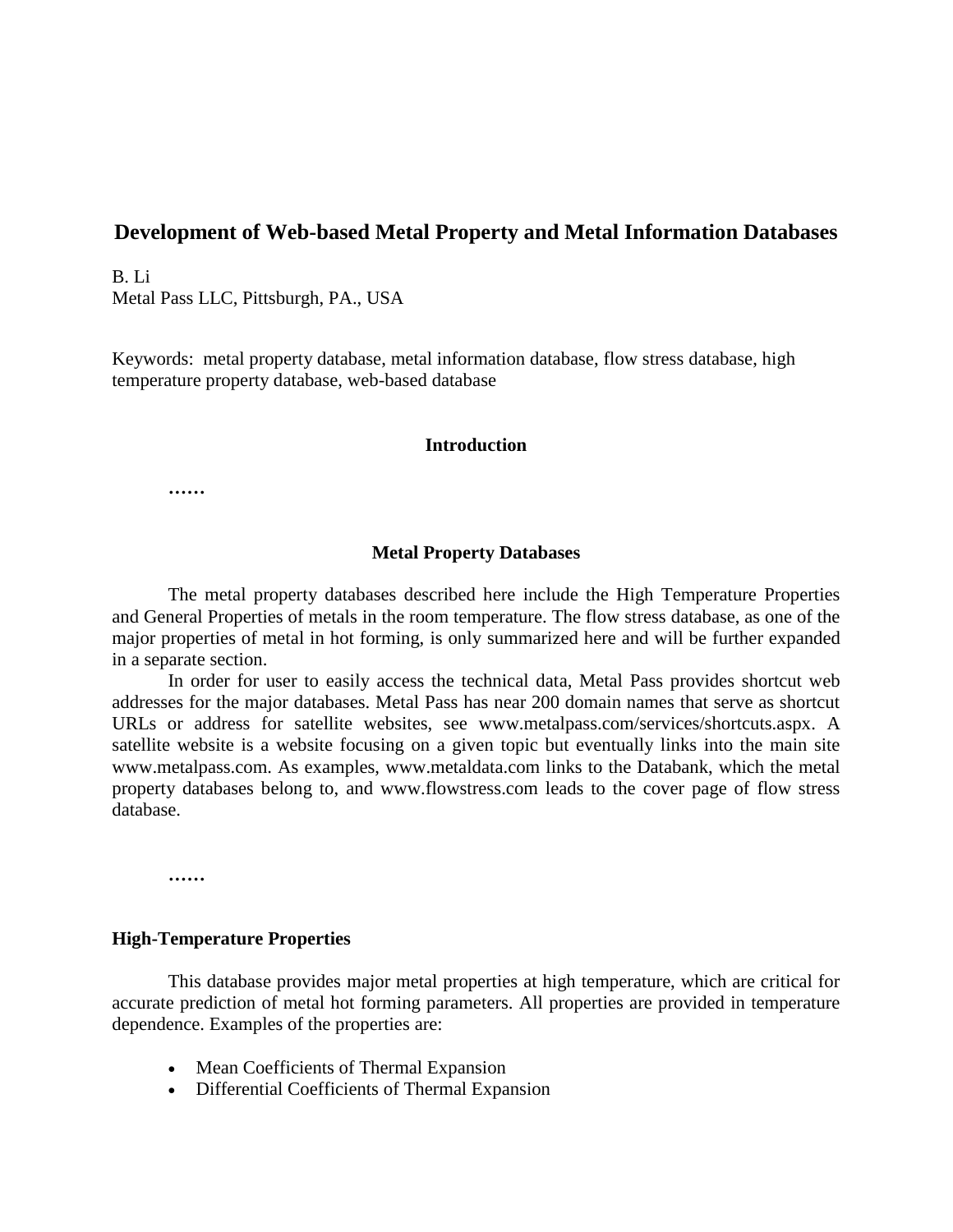- Modulus of Elasticity
- Mean Specific Heat
- True Specific Heat
- Electrical Resistivity
- Thermal conductivity
- Temperature conductivity
- Poisson ratio
- $\bullet$  Etc.

The first user screen for the database is the material list screen where user can select a material. Each material has a short description on primary chemical composition. After clicking on the "Detailed Info" link, the user enters the second screen with detailed material description together with the list of available properties.

After a property (such as specific heat) is selected, the screen flushes once, and the temperature ranges for the selected properties are added into the screen inside a newly inserted table, together with the tokens needed to download the data.

When clicking on the "download this property" button, the user would be led to the third screen (**Figure 1**) if user already logged in; otherwise a login screen comes up, and after login the user is led to the third screen.

Data in **Figure 1** indicates that in certain temperature range such as 700-750°C (1290- 1380°F), some carbon steel has twice as high the specific heat as in other temperatures. If a constant value of the specific heat is used, temperature prediction error is expected. In the forming process, for a given energy change Q (from heat generation or heat loss), and material mass m, there is relationship

$$
Q = m \cdot C_p \cdot \Delta T
$$

Where  $C_p$  is the specific heat and  $\Delta T$  temperature difference. A 50% error in the specific heat  $C_p$  causes a 50% error in the temperature change  $\Delta T$ . The temperature prediction error is evident. Therefore, temperature specific property data is critical for the high quality model prediction.

This database is still under intensive development. By the completion of the first stage development, there would be hundreds of steel/metal grades, with each grade having up to about ten properties available. Temperature range would be mostly up to 1000-1200°C. Further grades would be continuously added.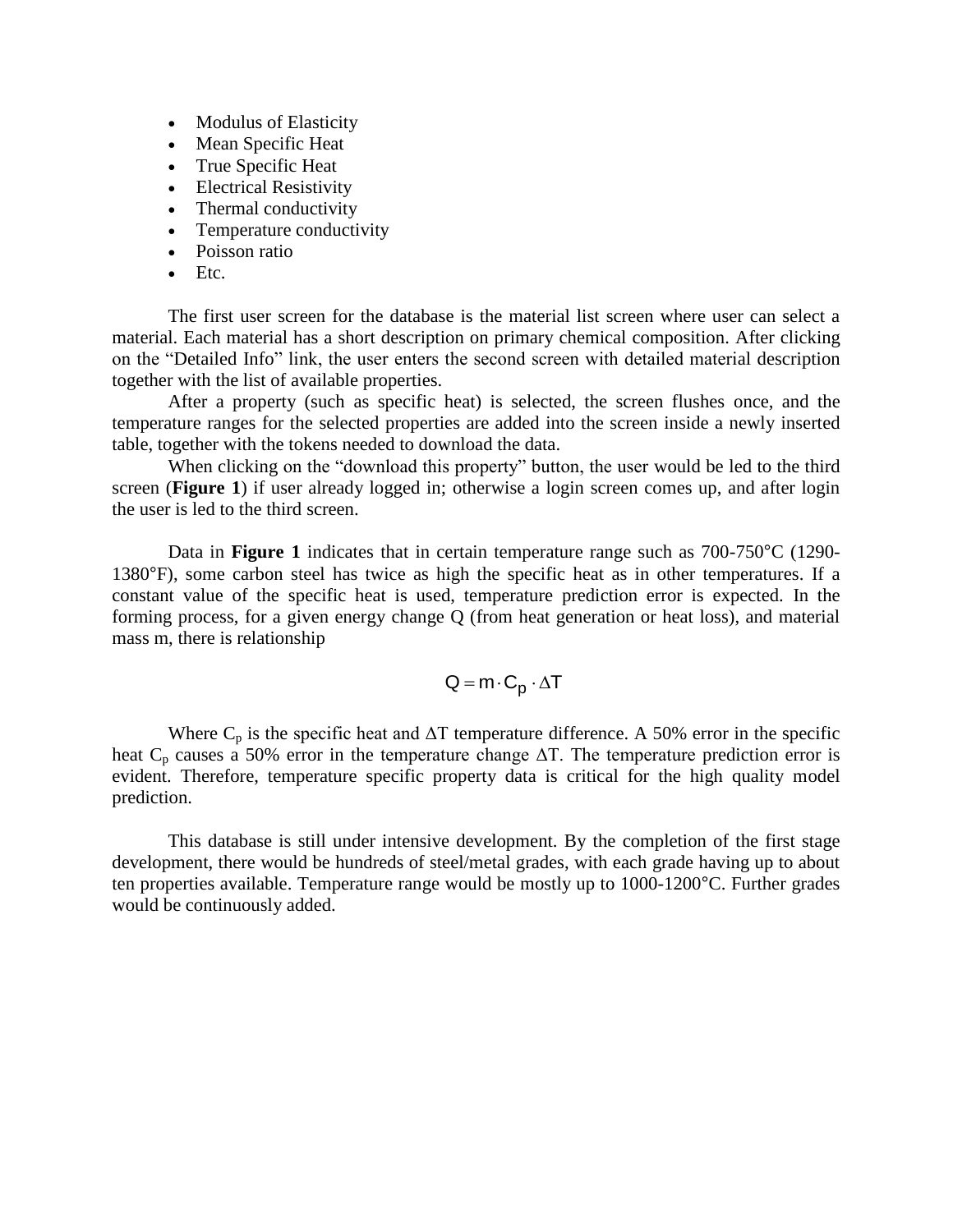| <u> - 101x</u><br>$^{\circledast}$ High temperature properties of metal and steels - Microsoft Internet Explorer |                                                                       |      |                            |                |                      |               |                      |   |
|------------------------------------------------------------------------------------------------------------------|-----------------------------------------------------------------------|------|----------------------------|----------------|----------------------|---------------|----------------------|---|
| <b>File</b>                                                                                                      | Edit                                                                  | View | Favorites<br>Tools<br>Help |                |                      |               |                      | 4 |
| ۸                                                                                                                |                                                                       |      |                            |                |                      |               |                      |   |
| <b>Hi-T Properties - Detailed Info</b>                                                                           |                                                                       |      |                            |                |                      |               |                      |   |
| <b>Material</b>                                                                                                  |                                                                       |      |                            |                |                      |               |                      |   |
| Grade: ANSI 1039 (ANSI)                                                                                          |                                                                       |      |                            |                |                      |               |                      |   |
| <b>Composition:</b>                                                                                              |                                                                       |      |                            |                |                      |               |                      |   |
|                                                                                                                  |                                                                       |      |                            |                |                      |               |                      |   |
| 0.370 to 0.440% C, 0.700 to 1.000% Mn, 0.040% P max, 0.050% S max                                                |                                                                       |      |                            |                |                      |               |                      |   |
| <b>Material History:</b>                                                                                         |                                                                       |      |                            |                |                      |               |                      |   |
| Grade Specification: UNS G10390, ASTM A510, ASTM A546, ASTM A576, SAE J403, SAE J412,                            |                                                                       |      |                            |                |                      |               |                      |   |
| SAE J414, DIN 1.1157, NF 35 M 5, BS 120M36, BS 150M36                                                            |                                                                       |      |                            |                |                      |               |                      |   |
|                                                                                                                  |                                                                       |      |                            |                |                      |               |                      |   |
|                                                                                                                  | <b>Properties &amp; Descriptions</b>                                  |      |                            |                |                      |               |                      |   |
|                                                                                                                  | Click on a property in the list to view its<br>Electrical Resistivity |      |                            |                |                      |               |                      | ≣ |
| description.<br>Specific Heat                                                                                    |                                                                       |      |                            |                |                      |               |                      |   |
|                                                                                                                  |                                                                       |      |                            |                | Thermal conductivity |               |                      |   |
|                                                                                                                  |                                                                       |      |                            |                |                      |               |                      |   |
|                                                                                                                  |                                                                       |      |                            |                |                      |               |                      |   |
|                                                                                                                  | <b>Specific Heat</b>                                                  |      |                            |                |                      |               |                      |   |
|                                                                                                                  | Temperature (C)                                                       |      | Temperature (F)            | Value1         | Unit1                | Value2        | Unit2                |   |
|                                                                                                                  | 50-100                                                                |      | 120-212                    | 486.0          | J/kg*K               | 0.116         | Btu/lb*F             |   |
|                                                                                                                  | 150-200                                                               |      | 300-390                    | 515.0          | J/kg*K               | 0.123         | Btu/lb*F             |   |
|                                                                                                                  | 200-250                                                               |      | 390-480                    | 528.0          | J/kg*K               | 0.126         | Btu/lb*F             |   |
|                                                                                                                  | 250-300                                                               |      | 480-570                    | 548.0          | J/kg*K               | 0.131         | Btu/lb*F             |   |
|                                                                                                                  | 300-350<br>350-400                                                    |      | 570-660<br>660-750         | 569.0<br>586.0 | J/kg*K<br>J/kg*K     | 0.136<br>0.14 | Btu/lb*F<br>Btu/lb*F |   |
|                                                                                                                  | 450-500                                                               |      | 840-930                    | 649.0          | J/kg*K               | 0.155         | Btu/lb*F             |   |
|                                                                                                                  | 550-600                                                               |      | 1020-1110                  | 708.0          | J/kg*K               | 0.169         | Btu/lb*F             |   |
|                                                                                                                  | 650-700                                                               |      | 1200-1290                  | 770.0          | J/kg*K               | 0.184         | Btu/lb*F             |   |
|                                                                                                                  | 700-750                                                               |      | 1290-1380                  | 1583.0         | J/kg*K               | 0.378         | Btu/lb*F             |   |
|                                                                                                                  | 750-800                                                               |      | 1380-1470                  | 624.0          | J/kg*K               | 0.149         | Btu/lb*F             |   |
|                                                                                                                  | 850-900                                                               |      | 1560-1650                  | 548.0          | J/kg*K               | 0.131         | Btu/lb*F             | ٧ |
| ∢                                                                                                                |                                                                       |      |                            |                | $\  \cdot \ $        |               |                      | ≯ |

*Figure 1 High-Temperature Properties data screen*

**……**

## **Summary**

This paper introduces a list of web-based metal property and metal information databases accessible through metalpass.com. The property databases include Flow Stress, High-Temperature Property and General Property. The information databases consist of Metal